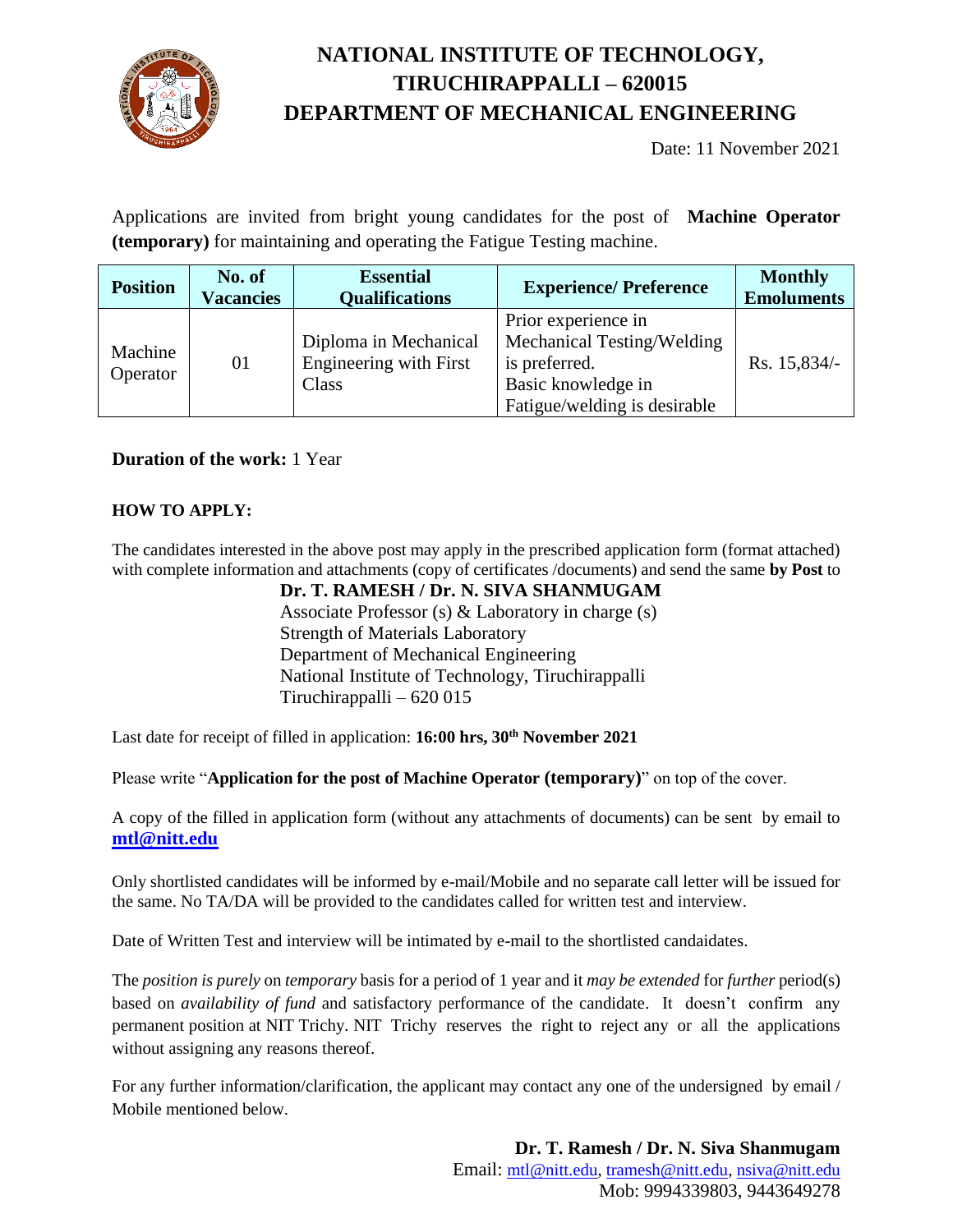

## **NATIONAL INSTITUTE OF TECHNOLOGY, TIRUCHIRAPPALLI 620015 DEPARTMENT OF MECHANICAL ENGINEERING**

## **APPLICATION FORM FOR THE POSITION OF MACHINE OPERATOR (TEMPORARY)**

Paste your recent Passport size photo

| 4. Contact information: |  |  |  |
|-------------------------|--|--|--|
|                         |  |  |  |
|                         |  |  |  |
|                         |  |  |  |

**5. Educational Qualifications**\*

|              | <b>Subject</b> | <b>Year of</b><br><b>Passing</b> | Name of the                               | <b>Total Marks</b>           |                          |                      |
|--------------|----------------|----------------------------------|-------------------------------------------|------------------------------|--------------------------|----------------------|
| <b>Class</b> |                |                                  | school /<br>Institute /<br><b>College</b> | <b>CLASS/</b><br><b>CGPA</b> | <b>Marks</b><br>obtained | Max.<br><b>Marks</b> |
| X            |                |                                  |                                           |                              |                          |                      |
| XII/I.T.I    |                |                                  |                                           |                              |                          |                      |
| Diploma      |                |                                  |                                           |                              |                          |                      |

**\*Attach Self-attested Photocopies of all certificates.**

**Note:**

- Original documents should not be enclosed.
- NIT-T will not be responsible for any loss during transit. Only self attested photocopy of the documents should be enclosed along with the application.
- Original documents should be produced only at the time of Interview for verification.